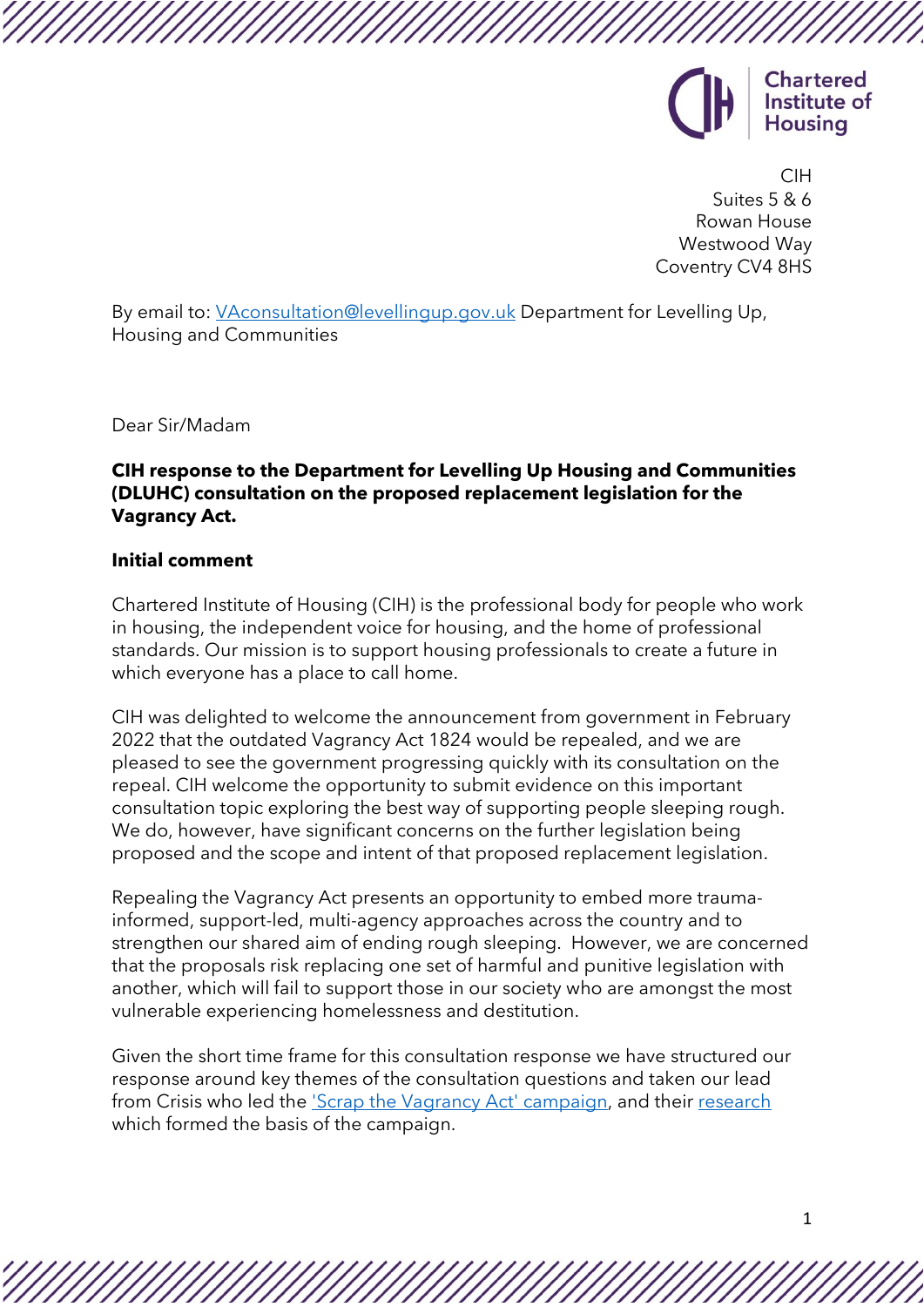

#### **Our consultation response**

### **The introduction of new offences (relating to consultation questions 1 – 3)**

We do not agree that the governement should introduce new offences to prevent specific forms of begging. We are aware and acknowledge that some forms of begging can be harmful. For example, harassment, coercion, and fraud. These crimes can sometimes be committed in conjunction with begging. When consulting to repeal the Vagrancy Act 1824, Crisis received extensive legal advice that highlighted the existing legislation that gives the police powers to deal with these harmful types of begging, including:

- The Anti-Social Behaviour Act (2014) includes the impact on the wider community in its approach to criminalising harmful behaviour.
- Highways Act 1980 obstructive behaviour
- Serious Crime Act 2007 begging that involves crime or joint enterprise et
- Criminal Justice and Public Order Act 1994 to remove trespassers from private land
- Theft Act 1968 addresses burglary
- Criminal Law Act 1977
- Public Order Act 1986 threatening words or behaviour or disorderly behaviour likely to cause harassment, alarm or distress
- Fraud Act 2006, dishonestly making false representation and intending to do so to make a gain for oneself or to cause loss to another
- Police and Criminal Evidence Act 1984 breach of the peace
- Protection from Harassment Act 1997

Therefore, we consider that additional legislation to target specific forms of begging is likely unnecessary, given the existing powers.

The consultation suggests that proposed replacement legislation will introduce more punitive measures than the Vagrancy Act and other existing legislation. Throughout the campaign led by Crisis, significant evidence was supplied of the negative impact fines have on people who are begging and how they are an ineffective tool. Indeed, the consultation document itself even acknowledges that fines are ineffective deterrents and can be counterproductive, steering individuals away from treatment. Measures to fine people living on the street and begging when they are destitute simply adds to further destitution, shame, and stigmatisation, driving people further away from support and entrenching harmful stereotypes.

The consultation suggest that the new legislation would not combine rough sleeping with begging as the Vagrancy Act did and proposes targeting six types of begging. Whilst the consultation seeks to point out that measures would not be used to target people sleeping rough, it is not a simple case of separating rough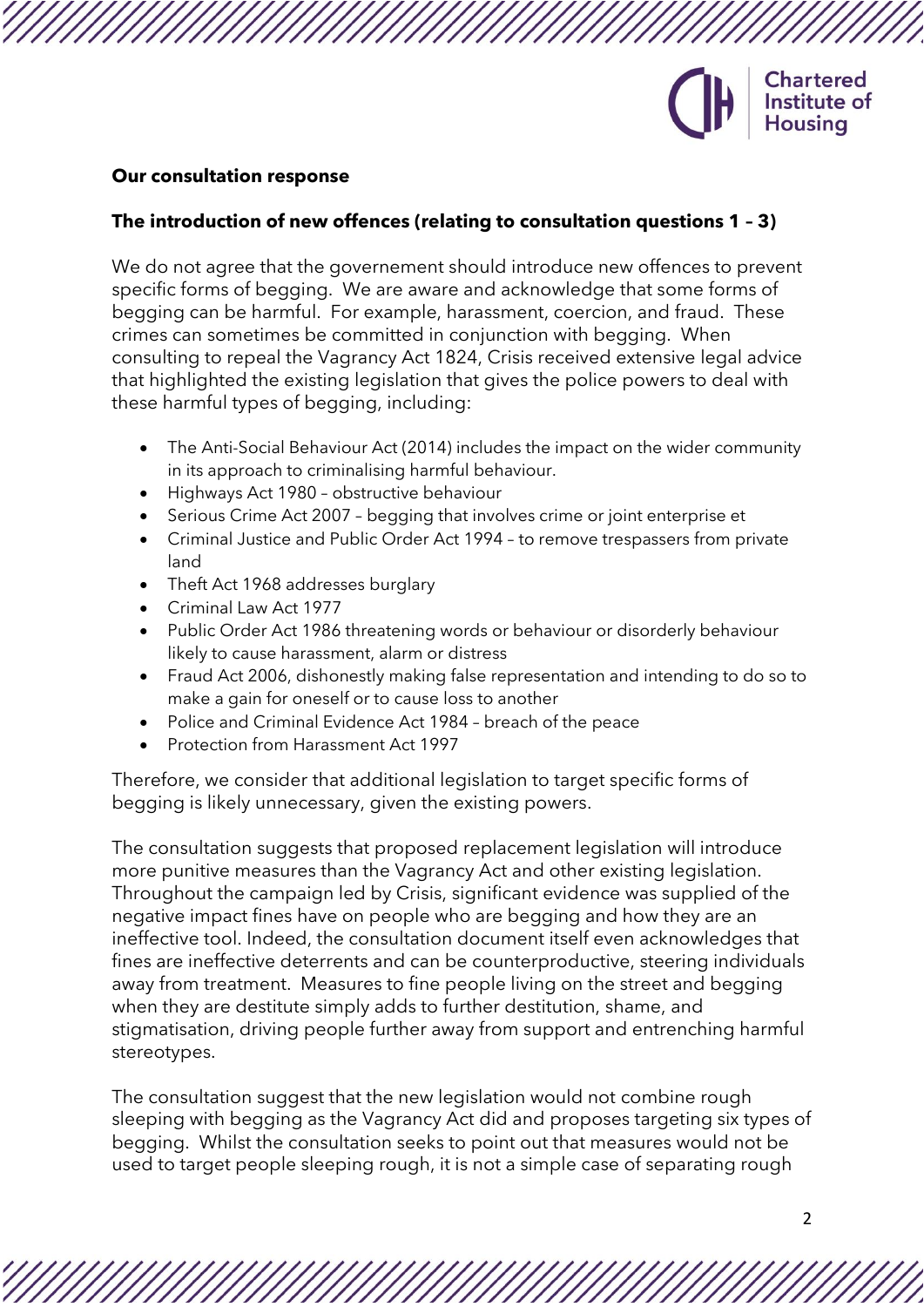

sleeping and begging. These are complex and intertwined issues affecting people in the most severe forms of destitution and social exclusion. We are concerned that if this legislation is introduced it will still end up targeting people sleeping rough. We know that people sleeping rough sometimes beg and that there is not a simple and clear division between people sleeping rough and people begging. Therefore, it is highly likely that any expansion of the laws that punish begging will result in some people sleeping rough being targeted. We are concerned about the wide scope of the legislation which targets anyone who is begging rather than only focusing on more aggressive forms. We do not believe that people should be criminalised simply for being destitute and begging. Only in situations of additional harassment or anti-social behaviour is the criminalisation route justifiable, in which case the existing legislation already covers this.

## **Supporting the police and others to engage with and support individuals experiencing rough sleeping (relating to consultation questions 4 – 8)**

The acknowledgement in the consultation of the importance of multi-agency working led by local authorities is extremely welcome. Encouraging a multiagency approach is key to ensuring people are offered support out of homelessness and destitution rather than penalising them further. Partnership working can help pool resources, improve accountability across organisations, and align local systems to target support at the right people, at the right time and in the right way. Police can have a key role to play in helping people who are sleeping rough access support. However, as submissions to the [Kerslake](https://www.commissiononroughsleeping.org/)  [Commission](https://www.commissiononroughsleeping.org/) demonstrated, sometimes the way police recognise and respond to homelessness could be much improved. Providing the police with the right training will be crucial to this. Police officers need to be trained in traumainformed approaches so that they can appropriately respond with people experiencing homelessness. Crisis and the National Police Chief's Councils' practical guide '['From enforcement to ending homelessness](https://www.crisis.org.uk/ending-homelessness/resources-for-practitioners/housing-centre-guides/from-enforcement-to-ending-homelessness-guides/)' shares practical ways of supporting people who are sleeping rough and homelessness, without the need for further legislation. It also highlights approaches to specifically support women, LGBTQ+ people and people with disabilities. We urge Government to focus on these positive and proven approaches to supporting people who are homeless.

We encourage the governement to carefully consider the evidence from frontline service providers in the homelessness sector as well as those with lived experience when designing any replacement measures. CIH support the replacement of the Vagrancy Act with sustained trauma informed outreach, matched with offers of housing and ongoing support, as outlined as a key recommendation in the [final](https://usercontent.one/wp/www.commissiononroughsleeping.org/wp-content/uploads/2021/11/Kerslake_Commission_Final_Report_21.pdf)  [report of the Kerslake Commission on homelessness and rough sleeping .](https://usercontent.one/wp/www.commissiononroughsleeping.org/wp-content/uploads/2021/11/Kerslake_Commission_Final_Report_21.pdf) As well as this, the Kerslake Commission suggests that the government should clarify some aspects of the Anti-social Behaviour, Crime and Policing Act 2014, setting